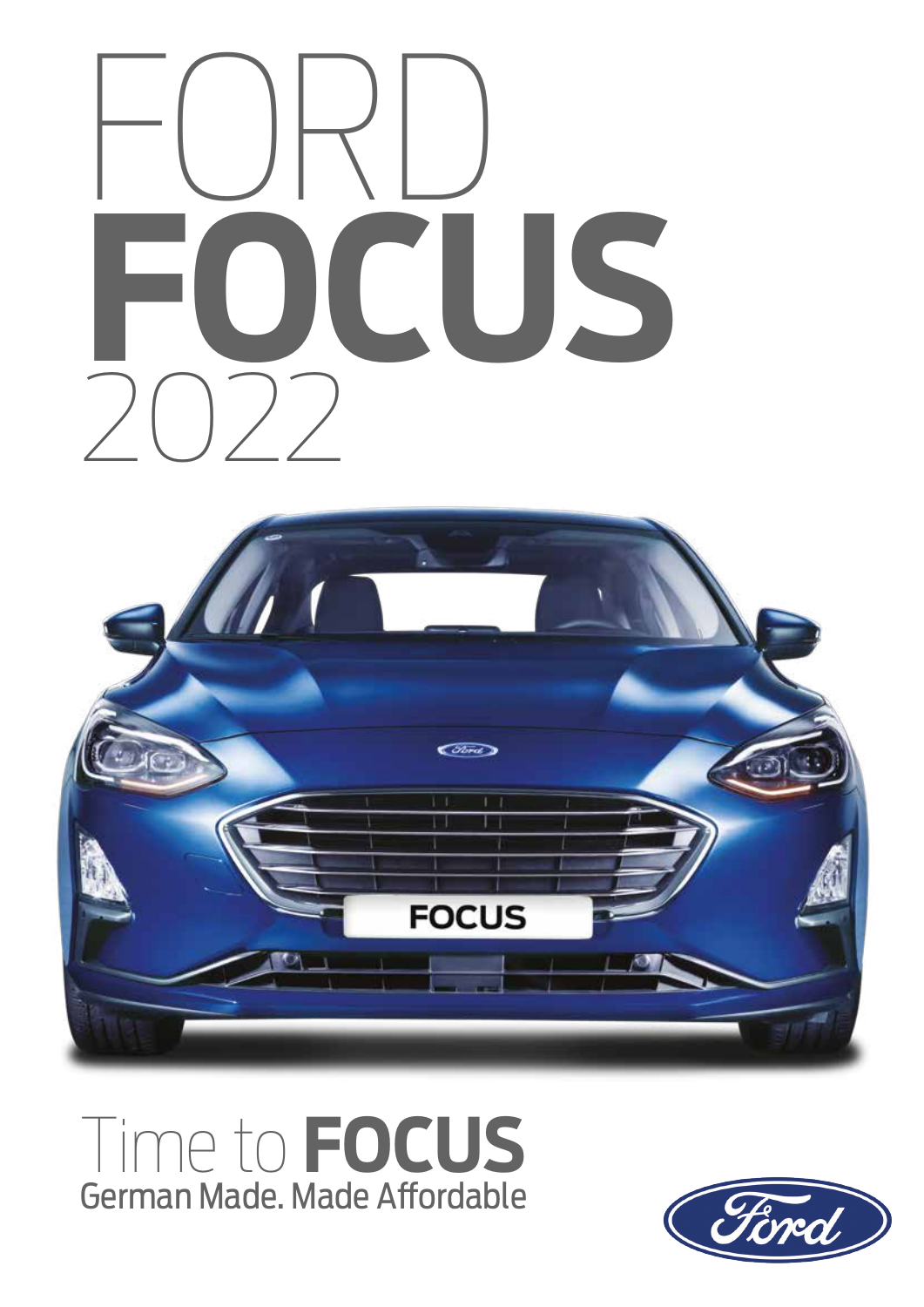### FOCUS on **POWER**

#### **Engine: 1.5L Dragon 120 PS and 151 NM @4500 rpm naturally aspirated**

• The power you crave from ignition until arrival with the all new Ford Focus engine and its Valve Activation System.

• Guaranteed smooth, world class driving experience with minimum noise and improved power and torque.



### FOCUS on **PROTECTION**

#### **Safety**:

Focus has a series of smart technologies that are designed to protect you, your family and others on the road.

• It comes with Pre-Collision Assist with Pedestrian and Cyclist Detection to warn you of potential collisions.

- 6 Airbags.
- Lane Keeping Assist.
- Emergency light.
- Electric brake.
- Auto Hold.

### FOCUS on **the ROAD**

#### Drive Modes:

• For an unprecedented driving experience Focus comes with several drive modes Normal, ECO and Sport

#### Lighting:

• A useful night-driving aid, Auto High Beam temporarily dips headlights when it detects oncoming traffic or a vehicle ahead to give maximum visibility.

- Headlights that help visibility around corners.
- Adaptive Lighting.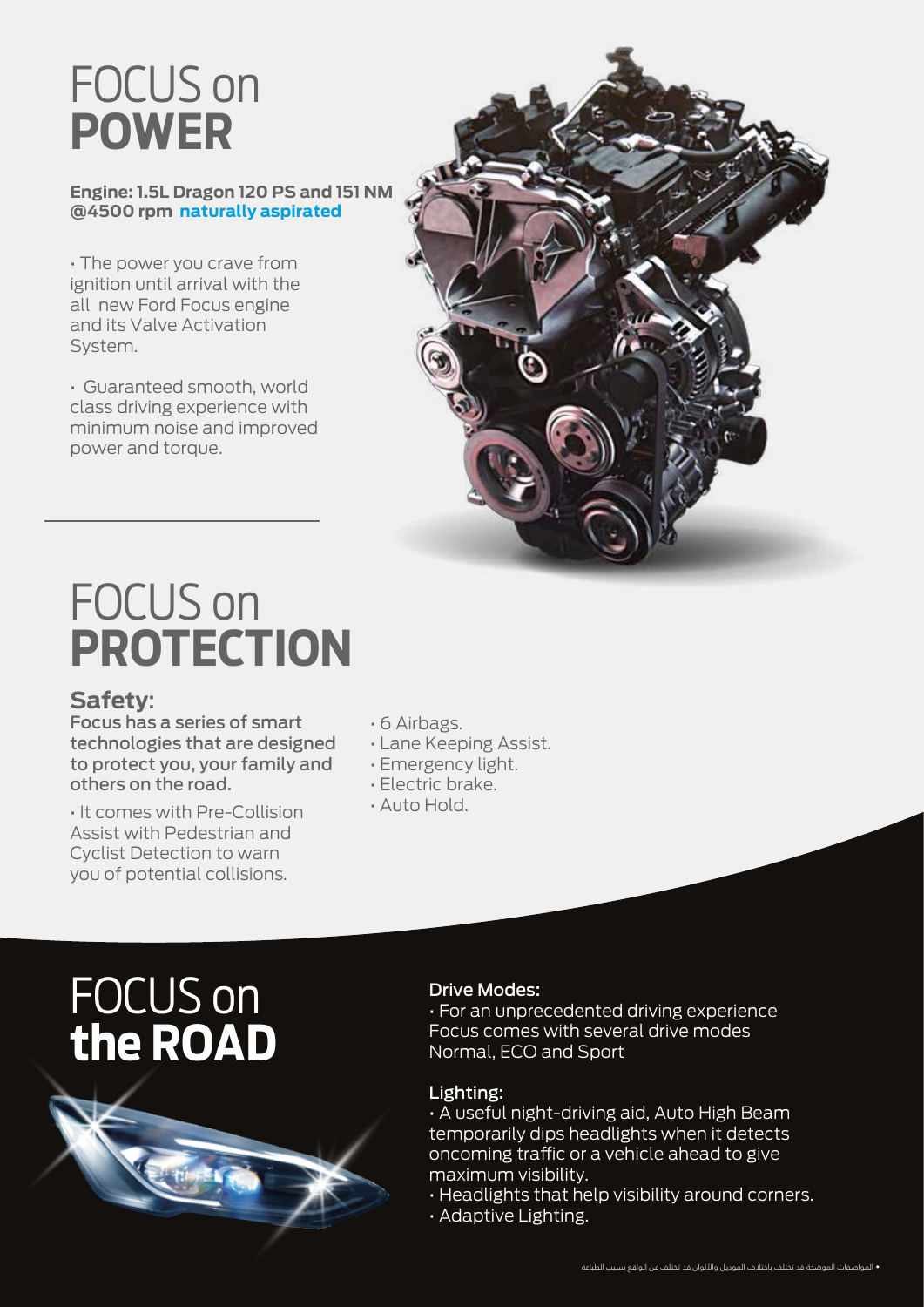### FOCUS on **TECHNOLOGY**

Œ.

 $\frac{1}{11km}$ 

20

 $C$ io

Dimensions



1825 mm (w/o mirrors) 1979 mm (with mirrors) 4647 mm

1471 mm



Exterior

 $\frac{20}{km}$ 

11.05

Э

FOCUS on

**DESIGN**

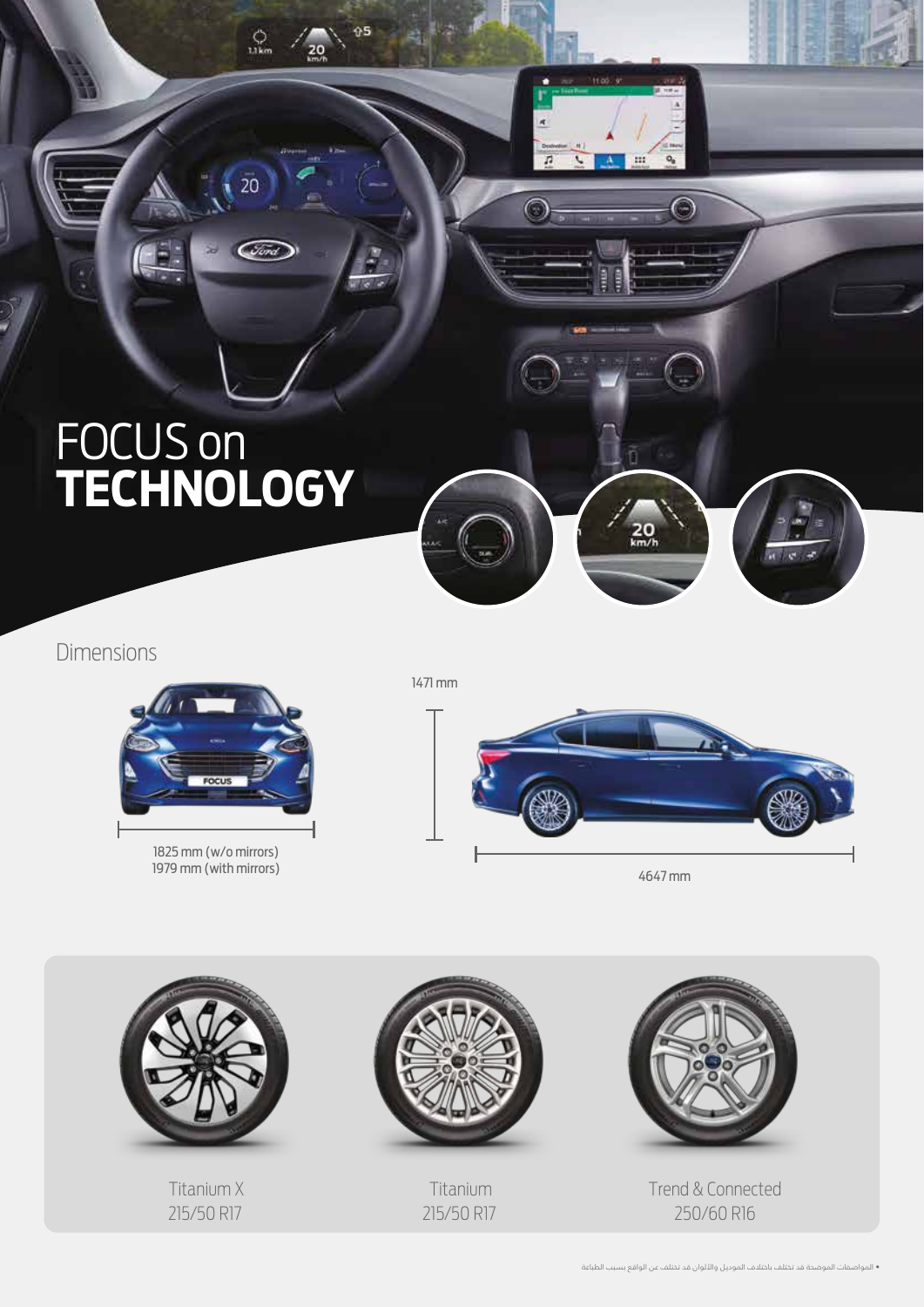

(Tod

c

ū

**FOCUS** 

s

**BAJO Jamed** 



• Focus with its astonishing athletic and aerodynamic design athletic and aerodynamic design perfectly captures attention.

### Colors





Fantastic Red











Agate Black Magnetic Blue Metallic Blue Blue Metallic Besert Island Blue Blue Agate Blue Agate Blue Agate Blue Fantastic Red Race Red Frozen White Metropolis White Moondust Silver



Race Red Frozen White Metropolis White Moondust Silver





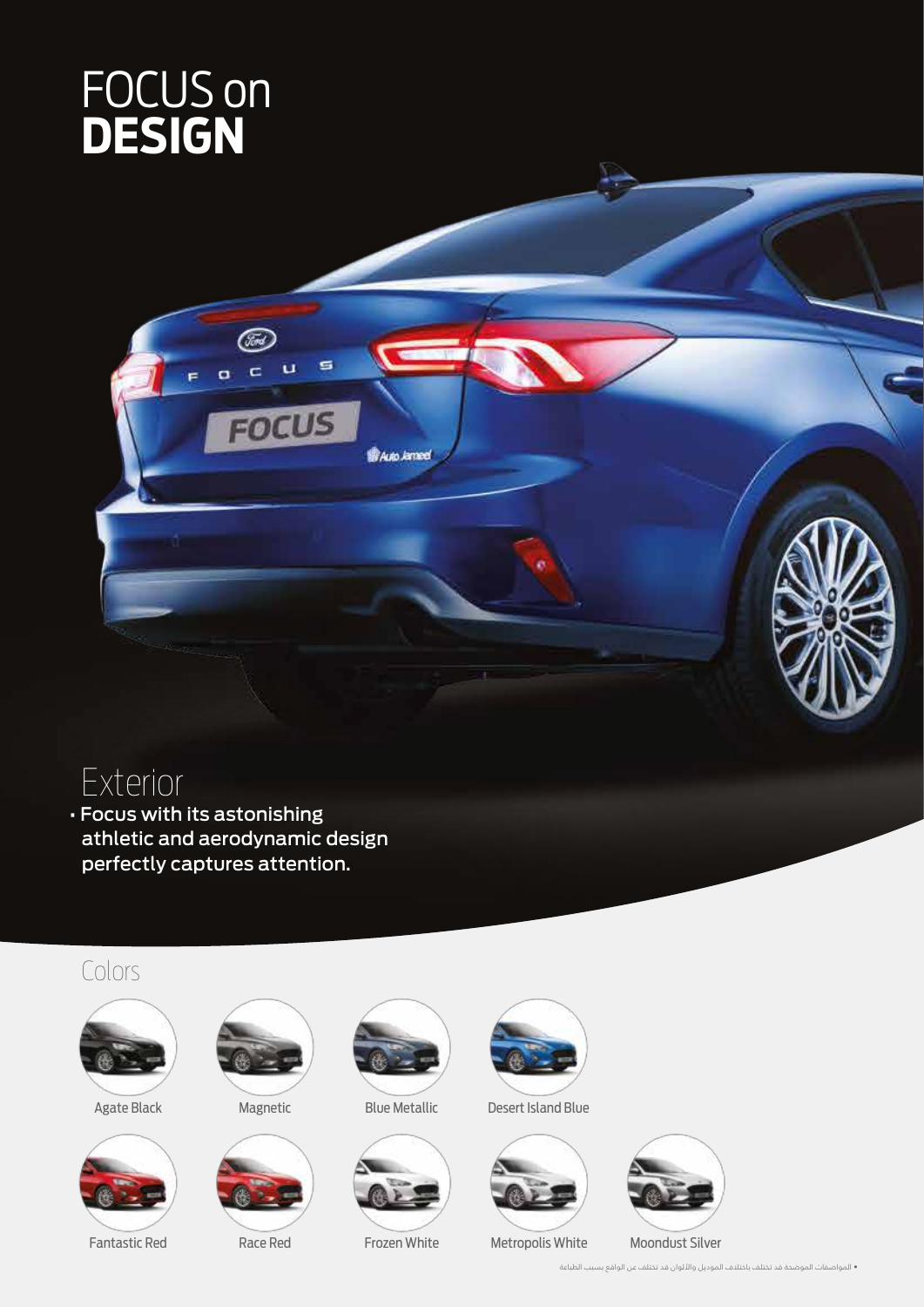### FOCUS on **the BEAT**

Audio Branded (B&O): • A premium level -675watt audio system delivers a rich, powerful sound via a -10speaker, woofer and subwoofer inclusive set-up. It's specifically designed for Focus by B&O's specialist acousticians.

### FOCUS on **SPACE**

#### All new Interior: Generous Space from Hood to Trunk

• Significantly larger and more comfortable backseat legroom. • 511 Liter trunk capacity, 28% wider than the previous models.

çīti)

• Higher ground clearance with 155 mm.

# FOCUS on **the VIEW**

#### Panoramic Sunroof:

• Focus is one of the best cars in its category to have a full-length panoramic sunroof with tilt, slide right, back and full length, in addition to, the retractable sunshade.

#### Head-Up Display:

• Easier navigation with the smart Head-Up Display Projecting driving information onto a clear glass in the vehicle operator's eye-line.